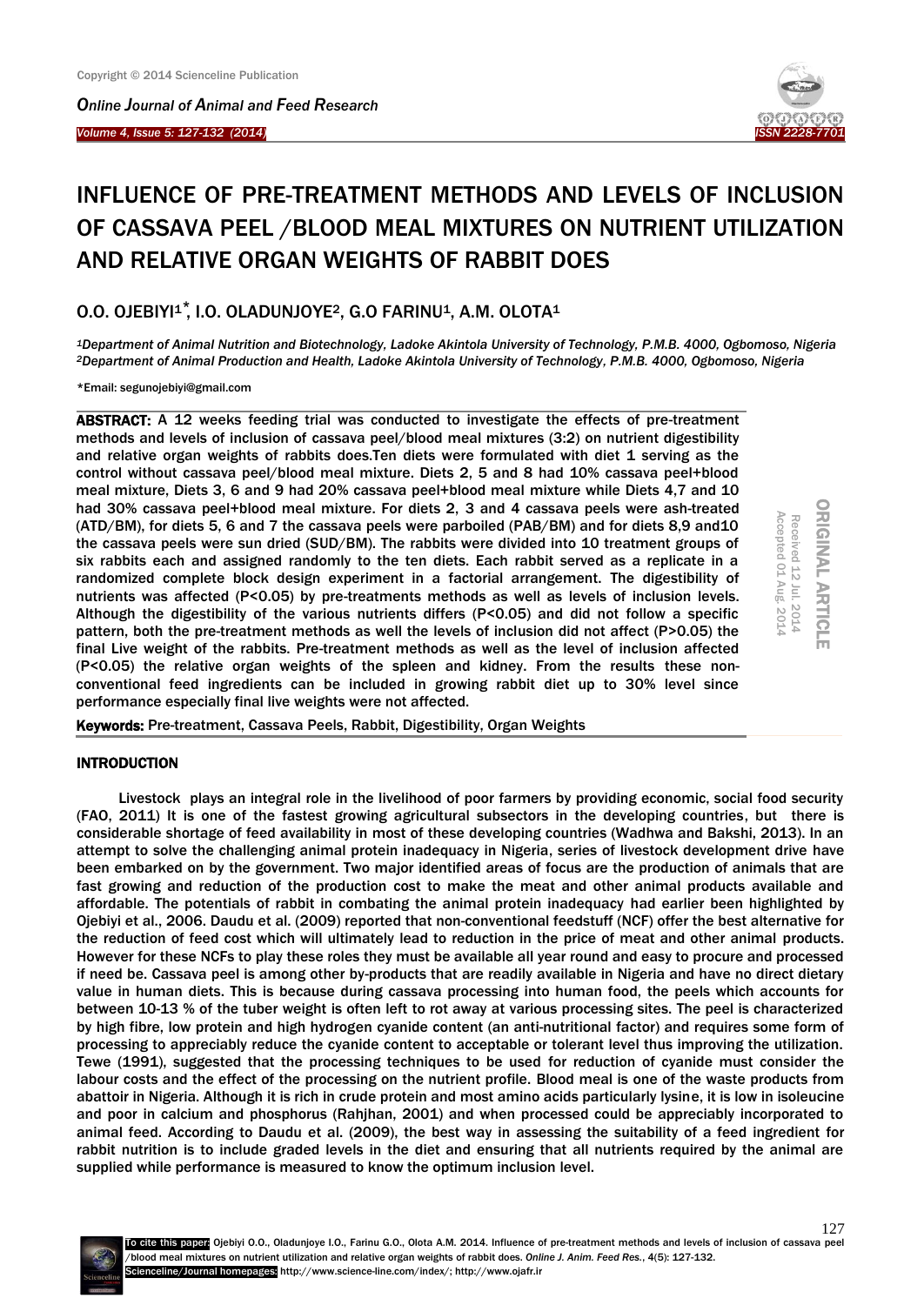The present study is aimed at evaluating the effect of different pre-treatment methods and levels of inclusion of peel/blood meal mixtures on nutrient digestibility and relative organ weights of rabbit does.

# MATERIAL AND METHODS

The experiment was carried out at the Rabbitary Unit of the Teaching and Research Farm, Ladoke Akintola University of Technology, Ogbomoso Oyo State Nigeria. Ogbomoso is in the derived savannah zone of Nigeria.

## Test ingredients:

The cassava peels used in this study were processed in three ways: these are ash treatment, parboiling and sun drying. The collection and processing is as described by Ojebiyi et al. (2008).

## Formulation of Experimental diets:

Cassava peel-blood meal mixtures was prepared by combining each of the ash treated, parboiled and sundried cassava peels and blood meal in ratio 3:2. Ten diets were formulated, diet one which served as the control contained no cassava peel+blood meal mixture; diets 2, 3 and 4 contained either 10, 20 or 30% ash treated cassava peel+blood meal; diets 5, 6, and 7 contained either 10, 20 or 30% parboiled cassava peel+blood meal mixture while diets 8, 9 and 10 contained either 10, 20 or 30% sun dried cassava peel+blood meal mixture. The composition of the diet is shown in Table 1.

# Table 1 - Percentage composition of experimental diets

|                     |                | <b>Percentage Composition</b> |         |           |         |         |           |         |         |         |
|---------------------|----------------|-------------------------------|---------|-----------|---------|---------|-----------|---------|---------|---------|
| <b>Ingredients</b>  | <b>Control</b> | AA                            |         | <b>PP</b> |         |         | <b>SS</b> |         |         |         |
|                     |                | 10                            | 20      | 30        | 10      | 20      | 30        | 10      | 20      | 30      |
| <b>Maize</b>        | 12.25          | 12.25                         | 12.25   | 12.25     | 12.25   | 12.25   | 12.25     | 12.25   | 12.25   | 12.25   |
| Corn meal           | 40.00          | 40.00                         | 40.00   | 40.00     | 40.00   | 40.00   | 40.00     | 40.00   | 40.00   | 40.00   |
| <b>GNC</b>          | 14.50          | 8.00                          | 3.00    | 0.00      | 8.00    | 3.00    | 0.00      | 8.00    | 3.00    | 0.00    |
| <b>PKC</b>          | 27.0           | 23.50                         | 18.50   | 11.50     | 23.50   | 18.50   | 11.50     | 23.50   | 18.50   | 11.50   |
| <b>Fish meal</b>    | 0.50           | 0.50                          | 0.50    | 0.50      | 0.50    | 0.50    | 0.50      | 0.50    | 0.50    | 0.50    |
| Cassava peel /      |                |                               |         |           |         |         |           |         |         |         |
| <b>Blood Meal</b>   | 0.00           | 10.00                         | 20.00   | 30.00     | 10.00   | 20.00   | 30.00     | 10.00   | 20.00   | 30.00   |
| <b>Molasses</b>     | 2.50           | 2.50                          | 2.50    | 2.50      | 2.50    | 2.50    | 2.50      | 2.50    | 2.50    | 2.50    |
| <b>Salt</b>         | 0.50           | 0.50                          | 0.50    | 0.50      | 0.50    | 0.50    | 0.50      | 0.50    | 0.50    | 0.50    |
| <b>Bone meal</b>    | 2.50           | 2.50                          | 2.50    | 2.50      | 2.50    | 2.50    | 2.50      | 2.50    | 2.50    | 2.50    |
| Premix <sup>1</sup> | 0.50           | 0.50                          | 0.50    | 0.50      | 0.50    | 0.50    | 0.50      | 0.50    | 0.50    | 0.50    |
| Total               | 100            | 100                           | 100     | 100       | 100     | 100     | 100       | 100     | 100     | 100     |
| Energy (kcal/kg)    | 2454.02        | 2342.25                       | 2437.46 | 2441.97   | 2342.25 | 2437.46 | 2441.17   | 2442.25 | 2437.25 | 2441.97 |

emix composition; content per 1kg diet: Vitamin A 3,200,000iu; Vitamin D3 1,200iu; Vitamin E 3,200iu; Vitamin ks 800mg; Vitamin B1 400mg; Vitamin B2 2000mg; Vitamin B12 2000mg; Niacin 400mg; Selenite (Se) 40mg; manganese (Mn) 3200mg; Pantothenic acid 2000mg; Folic acid 200mg; Chlorine (Cl)<br>60,000mg; Iron (Fe) 8,000mg; Copper (Cu) 3,200mg; Zinc (zn) 2,000mg; Cobalt (Co)

#### Experimental Animals and Management:

A total of 60-cross bred (New Zealand white × Chinchilla) female weaned rabbits of 5-7 weeks of age with mean weight of between 609.90 - 612.710 g were used for the study. They were divided into 10 treatment groups of 6 rabbits with each rabbit serving as a replicate in a completely randomized block design experiment in a factorial arrangement. The rabbits were housed individually in wood-wire cages with dimensions of 44×34×44cm. The drinking and feeding troughs were earthen pot re-enforced with cement to prevent tipping off. A total of 100g feed divided into two rations of 50g in the morning (8:00hr) and 50g in the evening (16:00hr) were supplied to each rabbit per day. The cages were designed in such a way that allows easy collection of faeces, urine and left over feeds to avoid buildup of odour and pathogens. At the commencement of the experiment the rabbits were weightbalanced such that the difference in weight between treatments was less than  $\pm$  3.00g.

## Data collection

Feed Intake: Weighed quantity of feed was given to each animal and the left over was collected daily and weighed to evaluate the feed intake of each animal.

Digestibility trial: During the 12<sup>th</sup> week, daily faecal output was collected from each animal for 5 days, sundried, weighed and stored in plastic bags. The sample was bulked together ground and sub sample taken for proximate analysis.

Carcass and organ weights: At the end of the experiment the rabbits were tagged and starved for 12 hours before being slaughtered. After bleeding the rabbits were eviscerated to remove the internal organs for measurement. The dressed carcasses as well as the organ weights were expressed as a percentage of body weight.



128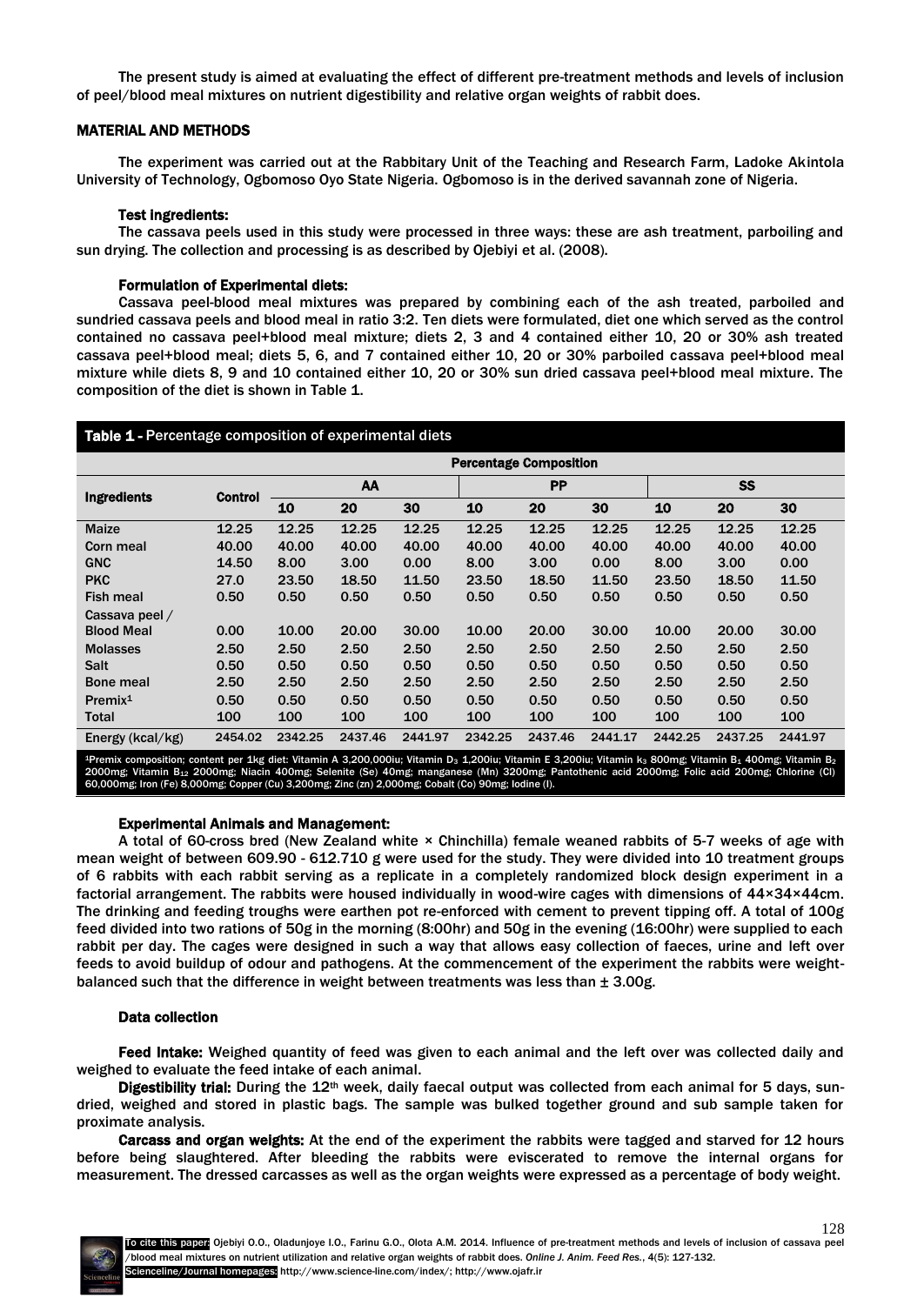## Laboratory Analysis

The experimental diets, tests ingredients as well as the faecal samples were analyzed for proximate composition by the methods of AOAC (2005).

# Statistical Analysis

The data collected were subjected to Analysis of variance using General Linear Model procedure (GLM) of SAS (2000) and means were compared using Duncan multiple Range Test option of the same statistical package.

# RESULTS AND DISCUSSION

The proximate composition of the experimental diets revealed that the protein content ranged between 16.74-18.16% while the calculated metabolizable energy ranged between 2342.25-2454.02 kcal/kg (Table 2). The crude protein values are similar to that of Okeke et al. (2009) but lower than that of Alu et al. (2009). However the values fall within the range recommended by Lebas (1979) and NRC (1984) for growing rabbits. Nutrient digestibility as influenced by the pre-treatments methods is presented in Table 3. This shows that the pre-treatment methods did not have any significant (P>0.05) effect on dry matter digestibility, crude fat digestibility, and ash digestibility. However crude protein, crude fibre and Nitrogen free extract digestibilities were significantly (P<0.05) affected by dietary treatments.

| Table 2 - Proximate composition of the Experimental diets |         |         |         |         |           |         |         |           |         |         |
|-----------------------------------------------------------|---------|---------|---------|---------|-----------|---------|---------|-----------|---------|---------|
| <b>Nutrient</b>                                           | cc      | AA      |         |         | <b>PP</b> |         |         | <b>SS</b> |         |         |
|                                                           |         | 10      | 20      | 30      | 10        | 20      | 30      | 10        | 20      | 30      |
| DM(%)                                                     | 89.09   | 89.58   | 89.01   | 89.04   | 89.45     | 89.11   | 89.24   | 89.44     | 89.28   | 89.39   |
| CP(%)                                                     | 18.27   | 16.74   | 16.92   | 18.16   | 17.95     | 17.87   | 18.03   | 17.12     | 17.68   | 17.48   |
| CFAT (%)                                                  | 4.13    | 3.69    | 3.73    | 3.78    | 3.89      | 4.04    | 3.95    | 3.86      | 3.93    | 4.07    |
| ASH(%)                                                    | 7.32    | 6.82    | 6.94    | 7.13    | 7.18      | 7.24    | 7.08    | 6.97      | 6.94    | 6.86    |
| CF(%)                                                     | 8.87    | 7.87    | 8.14    | 8.04    | 8.09      | 7.98    | 8.54    | 8.94      | 8.69    | 8.75    |
| NFE $(%)$                                                 | 68.73   | 71.7    | 71.21   | 70.02   | 70.07     | 70.11   | 69.48   | 70.08     | 69.7    | 69.7    |
| <b>ENERGY</b><br>(kcal/kg)                                | 2454.02 | 2342.25 | 2437.46 | 2441.97 | 2342.25   | 2437.46 | 2441.17 | 2442.25   | 2437.25 | 2441.97 |

= Control diet (0% cassava peel/ blood meal), AA = Ash treated cassava peel meal, PP = Parboiled cassava peel meal, SS = Sundried cassava peal meal Percentage dry matter, CP = Percentage crude protein, CFAT = Percentage crude fat, CF = Percentage crude fibre, NFE = Percentage nitrogen free extract, G.E (kcal/g) = Gross energy kilocalorie per gram.

Table 3 - Main effect of pre-treatment method on performance of rabbit does fed diet containing treated cassava peel/blood meal mixtures

| <b>Parameters</b>                                                                                                                                                                                                                                                                        |                    | <b>SEM</b>         |                    |                    |        |  |  |
|------------------------------------------------------------------------------------------------------------------------------------------------------------------------------------------------------------------------------------------------------------------------------------------|--------------------|--------------------|--------------------|--------------------|--------|--|--|
|                                                                                                                                                                                                                                                                                          | Control            | ATD/BM             | PAB/BM             | SUD/BM             |        |  |  |
| Initial weight                                                                                                                                                                                                                                                                           | 609.90             | 610.00             | 610.70             | 612.70             | 139.00 |  |  |
| Final weight                                                                                                                                                                                                                                                                             | 1363.39            | 1277.5             | 1314.4             | 1323.3             | 269.00 |  |  |
| <b>Digestibility</b>                                                                                                                                                                                                                                                                     |                    |                    |                    |                    |        |  |  |
| Dry Matter Digestibility (%)                                                                                                                                                                                                                                                             | 61.17              | 63.4               | 54.75              | 57.47              | 15.05  |  |  |
| Crude Protein Digestibility (%)                                                                                                                                                                                                                                                          | 57.23ab            | 61.96a             | 52.39 <sup>b</sup> | 52.16 <sup>b</sup> | 16.12  |  |  |
| Crude Fibre Digestibility (%)                                                                                                                                                                                                                                                            | 32.97 <sup>b</sup> | 38.91 <sup>a</sup> | 41.91a             | 41.65a             | 6.05   |  |  |
| Crude Fat Digestibiity (%)                                                                                                                                                                                                                                                               | 84.83              | 85.42              | 83.18              | 83.91              | 15.88  |  |  |
| Crude Ash Digestibility (%)                                                                                                                                                                                                                                                              | 72.83              | 70.54              | 64.41              | 63.38              | 12.39  |  |  |
| Nitrogen Free Extract Digestibility (%)                                                                                                                                                                                                                                                  | 83.83 <sup>a</sup> | 77.88b             | 72.77b             | 75.15 <sup>b</sup> | 10.49  |  |  |
| ab Means along the same row with different superscripts are significantly deferent (P<0.05). ATD/BM =Ash treated cassava peel+blood meal mixtures,<br>PAB/BM=parboiled cassava peel+blood meal mixtures, SUD/BM =sun dried cassava peel+blood meal mixtures, SEM=standard error of mean. |                    |                    |                    |                    |        |  |  |

The values obtained in crude protein digestibility of the rabbits that were fed cassava peel blood meal mixtures were comparable with the control irrespective of the processing method employed for cassava peel. A slight higher but insignificant value was observed for ash treated cassava peel when compared with the control. This may be due to the partial digestion of cellulose and enzyme secreted by microbes during the 24 hours soaking in ash thus making it easy for digestion by the rabbits. This observation is similar to the report of Adejinmi et al. (2007). Digestibility of crude fibre was higher (P<0.05) in the rabbits that received treated cassava peel compared with control. However, digestibility of Nitrogen free extract was significantly (P<0.05) lower in the rabbits that were fed treated cassava peel. This may be attributed to the fact that various processing applied enhanced the nutrient utilization.

The main effect of levels of inclusion of cassava peel/blood meal mixtures is presented in Table 4. The final live weights, and digestibility of dry matter, crude protein, crude fibre and ash were not significantly (P>0.05) affected by levels of inclusion of cassava peel+blood meal mixture in the diets. However digestibility coefficients of crude fat and nitrogen free extract were affected (P<0.05). The 30% inclusion levels had significantly (P<0.05) depressing effect on fat digestibilty. Although the values obtained for crude fibre digestibility were not significantly (P<0.05) affected across the treatments the trend shows that it decrease linearly as the level of inclusion increases. This may mean that as the level of inclusion of cassava peel/blood meal increased there is the possibility of

129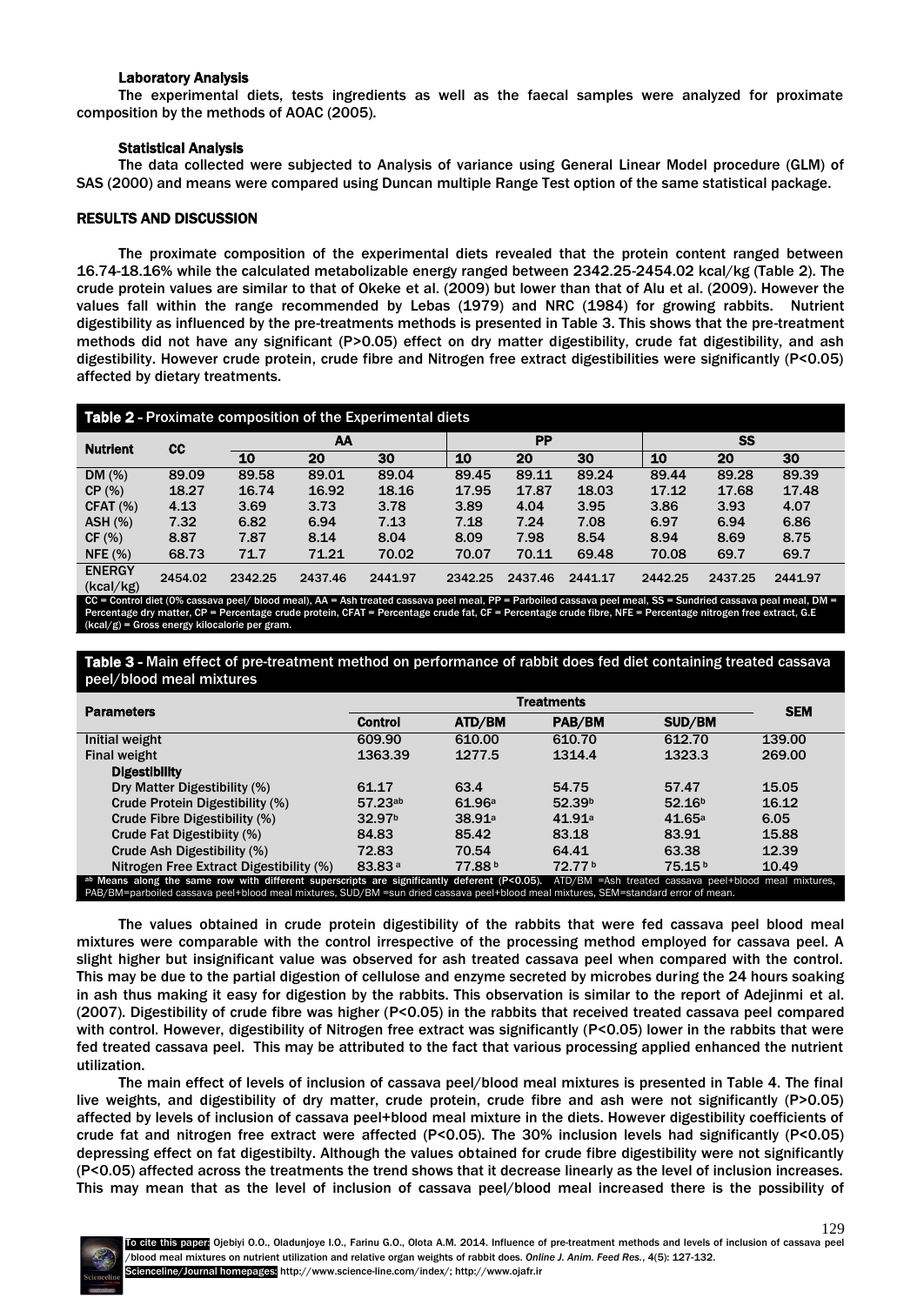increase fibre and cyanide which is an anti- nutritional factor. According to Merck (1988), most toxicant including methylxanthine interfere with enzyme system by denaturing enzyme protein and binding to the enzyme molecule thus inhibiting the digestive potential of animals. Cheeke (1987), had earlier reported that fibre is poorly digested in rabbit as this is rapidly propelled through the colon and excreted as hard feaces. This observation is confirmed in this study because across the treatments crude fibre digestibility is comparatively lower than other nutrients. However, the performance in terms of final Live weight were not significantly (P>0.05) affected in spite of the variations in the digestibility coefficients.

The main effects of pre-treatment methods on organ characteristics of rabbit does is presented in Table 5. Final live weight, eviscerated weight, dressing percentage, heart weight, lung weight, spleen weight, kidney weight and liver weight of the rabbits in this experiment were not affected (P>0.05) by the pre-treatment method of cassava peel/blood meal.

Table 4 - Main effect of level of inclusion of treated cassava peel/blood meal mixtures on performance of rabbit does

| <b>Parameters</b>                                                                                                         |                    | <b>SEM</b>         |                    |                    |        |  |  |  |
|---------------------------------------------------------------------------------------------------------------------------|--------------------|--------------------|--------------------|--------------------|--------|--|--|--|
|                                                                                                                           |                    | 10                 | 20                 | 30                 |        |  |  |  |
| Initial weight                                                                                                            | 609.90             | 612.30             | 613.60             | 611.10             | 139.00 |  |  |  |
| Final weight                                                                                                              | 1363.39            | 1334.06            | 1312.31            | 1312.50            | 269.00 |  |  |  |
| <b>Digestibility</b>                                                                                                      |                    |                    |                    |                    |        |  |  |  |
| Dry Matter Digestibility (%)                                                                                              | 61.17              | 65.04              | 64.24              | 64.16              | 15.05  |  |  |  |
| Crude Protein Digestibility (%)                                                                                           | 67.23              | 61.99              | 61.59              | 61.20              | 16.12  |  |  |  |
| Crude Fibre Digestibility (%)                                                                                             | 32.97              | 32.92              | 29.02              | 28.39              | 6.05   |  |  |  |
| Crude Fat Digestibility (%)                                                                                               | 84.83 <sup>a</sup> | 86.62a             | 86.09 <sup>a</sup> | 79.12 <sup>b</sup> | 15.88  |  |  |  |
| Crude Ash Digestibility (%)                                                                                               | 72.83              | 75.59              | 71.12              | 71.57              | 12.39  |  |  |  |
| Nitrogen Free Extract Digestibility (%)                                                                                   | 83.83 <sup>a</sup> | 63.41 <sup>b</sup> | 76.81 <sup>a</sup> | 77.01 <sup>a</sup> | 10.49  |  |  |  |
| ab Means along the same row with different superscripts are significantly deferent (P<0.05); SEM= Standard error of Mean. |                    |                    |                    |                    |        |  |  |  |

Table 5 - effect of pre-treatment method on organ characteristics of rabbit does fed diet containing cassava peel/blood meal mixture

| <b>Parameter</b>                                                                                                                                        | CC      | <b>Treatment</b> |           |           |  |  |  |
|---------------------------------------------------------------------------------------------------------------------------------------------------------|---------|------------------|-----------|-----------|--|--|--|
|                                                                                                                                                         |         | AA               | <b>PP</b> | <b>SS</b> |  |  |  |
| Final live weight $(g)$                                                                                                                                 | 1363.30 | 1298.88          | 1326.63   | 1333.00   |  |  |  |
| Eviscerated weight (g)                                                                                                                                  | 678.18  | 695,95           | 664.19    | 649.23    |  |  |  |
| Dressing Percentage (%)                                                                                                                                 | 49.7    | 53.48            | 50.00     | 48.65     |  |  |  |
| Heart weight $(g)$                                                                                                                                      | 2.93    | 3.14             | 2.98      | 3.16      |  |  |  |
| Lung weight $(g)$                                                                                                                                       | 6.20    | 5.97             | 6.76      | 6.44      |  |  |  |
| Spleen weight $(g)$                                                                                                                                     | 0.95    | 0.72             | 0.84      | 0.73      |  |  |  |
| Kidney weight (g)                                                                                                                                       | 7.40    | 7.91             | 8.31      | 8.36      |  |  |  |
| Liver weight $(g)$                                                                                                                                      | 37.95   | 33.24            | 36.98     | 36.38     |  |  |  |
| CC = Control diet (0% cassava peel/ blood meal), AA = Ash treated cassava peel meal, PP = Parboiled cassava peel meal, SS = Sundried cassava peal meal. |         |                  |           |           |  |  |  |

This may be indication of the effectiveness of the methods used in treating cassava peels in this study. The main effects of levels of inclusion are presented in Table 6. The inclusion levels of cassava peel+blood meal mixture did not affect (P>0.05) the final body, eviscerated weights, the dressing percentage, the relative heart, lungs, and liver weights. The relative spleen weights of rabbits in treatments 1(0%), and 2(10%) are similar (P>0.05) but lower (P<0.05) than weights of those rabbits placed on 20% and 30% levels. The weights increased linearly with increased level of cassava peel+blood meal mixture in the diet.

| Table 6 - the main effect of level of inclusion of cassava peel/blood meal mixture on organ characteristics of rabbit |                   |                   |                   |                   |  |  |  |
|-----------------------------------------------------------------------------------------------------------------------|-------------------|-------------------|-------------------|-------------------|--|--|--|
| does.                                                                                                                 |                   |                   |                   |                   |  |  |  |
| <b>Parameter</b>                                                                                                      | CC (0%)           | Level 10%         | of Inclusion 20%  | 30%               |  |  |  |
| Final Life Weight (g)                                                                                                 | 1363.30           | 1324.3            | 1294.3            | 1295.6            |  |  |  |
| Eviscerated Weight (g)                                                                                                | 678.18            | 693.01            | 654.88            | 653.08            |  |  |  |
| <b>Dressing Percentage (%)</b>                                                                                        | 49.7              | 52.40             | 50.20             | 50.53             |  |  |  |
| Heart weight $(g)$                                                                                                    | 2.93              | 3.10              | 2.98              | 3.35              |  |  |  |
| Lung Weight $(g)$                                                                                                     | 6.20              | 6.33              | 6.24              | 6.79              |  |  |  |
| Spleen Weight (g)                                                                                                     | 0.66 <sup>b</sup> | 0.68 <sup>b</sup> | 0.78 <sup>a</sup> | 0.95 <sup>a</sup> |  |  |  |
| Kidney Weight (g)                                                                                                     | 7.40 <sub>b</sub> | 7.67 <sup>b</sup> | 7.87 <sup>b</sup> | 9.40a             |  |  |  |
| Liver Weight (g)                                                                                                      | 37.95             | 33.68             | 33.63             | 36.87             |  |  |  |
| abMeans along the same row with different superscripts are significantly different (P < 0.05). CC=control             |                   |                   |                   |                   |  |  |  |

The relative spleen weights obtained in this study however falls within the value reported by Dairo et al. (2002) but lower than the value reported by Omole and Sonaiya (1981). This may be due to difference in the content of the feeds and management practices. The spleen is one of the reticulo-endothelial organs which function to destroy worn out red corpuscles releasing the iron from the haemoglobin for re-use by the body and also forming pigments which are then collected by the liver. According to Frandson (1981), many lymphocytes and monocytes are formed in the spleen, and it is probably associated with anti-body production. The results also shows that rabbit on the 30% inclusion had



130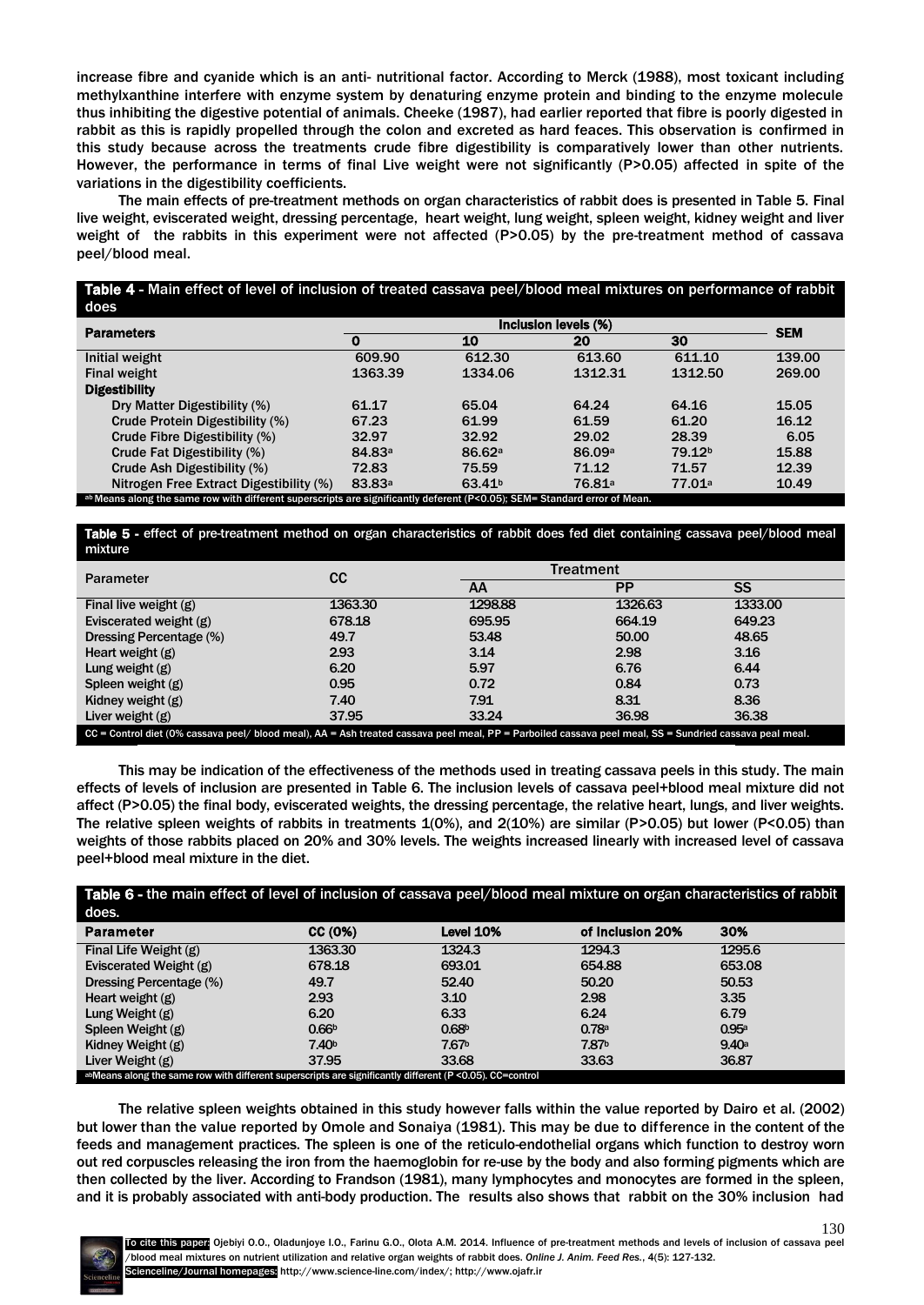the highest value (9.40g) for relative kidney weights when compared with the control (7.40), 10% (7.67g), and 20% (7.87g). These values are lower than the values reported by Ijaiya (2002). This may be due to difference in feed composition (Agunbiade et al., 1999). Kidney enlargement has been attributed to high deposition of uric acid related compounds (Opstevdt, 1988; Idowu and Eruvbetine, 2005). The swelling and enlargement of these vital organs may be due to toxic degenerative factors (Synder, 1990; Mitchell and Cotran, 2003). The incriminating factor in this study could be the residual HCN in the diet.

# **CONCLUSION**

The study seems to suggest that rabbit does can tolerate up to 30% cassava peel+blood meal mixture without any adverse effect on body weight. When viewed in terms of nutrient utilization it can also be concluded the ash treatment of cassava peel is more effective than parboiling and sun drying before preparing the cassava peel+blood meal mixture. The test ingredients are easy to acquire and are of low value in human nutrition, consequently their inclusion in rabbit diets will lead to increase rabbit production, higher inclusion level as well as fortification with growth promoters will be focus of further studies.

## REFERENCES

- Adejinmi OO, Babatunde BB, Olupora JA, Oyadeyi OS, Alphonso O, Adeniyi B (2003). Proc. 28<sup>th</sup> Ann. Conf. Nig. Soc. Ani. Prod. (NSAP), 16-20th March, Institute of Agric. Res. and Training, Moor Plantation, Ibadan, Nigeria. 385-388.
- Agunbiade JA, Adeyemi OA, Fasina OE, Ashorobi BO, Adebanjo MO,Waide OA (1999). Cassava peels and leaves in the diet of Rabbits. Effect on performance characteristics. Nig. J. Ani. Prod. 26: 29-34
- Alu SE, Ruma RS, Umbugadu AAU, Makinde OJ (2009). The effect of differentb dietary fibres on the growth performance and carcass characteristics of growing rabbits. Proc. 14th Ann. Conf. Ani. Sci. Ass. Nig. (ASAN).september 14th -17th , LAUTECH, Ogbomoso. Nigeria, 390-392.
- AOAC (2005). Association of official Analytical Chemists. Official Method of Analysis 16th Edition. Washing D.C pg 69:88.
- Cheeke PR (1987). Rabbit feeding and Nutrition. Academic Pres, New York London Sydney Tokyo page 96–105.
- Dairo FAS, Aina O, Asafa AR (2002). The performance of growing rabbits fed ration containing Rumen content. Proc. 7th Ann. Conf. Ani. Sci Ass. Nig., September 16-19, University of Agriculture, Abeokuta, Nig. 131-133.
- Daudu OM,Orunmuyi M, Joktham GE (2009). Use of non-conventional feeds: potentials and constraints for rabbit production in Nigeria. Proc. 34<sup>th</sup> Ann. Conf. Nig. Soc. Ani. Prod. (NSAP).March 15<sup>th</sup> -18<sup>th</sup>, University of Uyo, Uyo, Nig. 198-201.
- FAO (2011). World Livestock 2011- Livestock in food security Rome, FAO, Italy.
- Frandson RW (1981). Anatomy and Physiology of Farm Animals, 2<sup>nd</sup> ed. Lea Febiger Publishers Philadelphia.
- Iduwo OMO, Eruvbetine D (2005). Performance ,digestibility and carcass yield of broiler chickens fed diets containing two types of fish meal. Nig. J. Anim. Prod. 32(2): 204-214.
- Ijaiya A.T., Fasanya OA, Ayanwole BA (2002). Performance of breeding rabbit does fed maize and fermented cassava peel meal. Proc. 27<sup>th</sup> Ann. Conf. Nig. Soc. Ani. Prod. (NSAP), March 17-21, Federal University of Technology, Akure, Nig. 161-163.
- Lebas F (1979). Nutrition et alimentation du lapin. 2<sup>nd</sup> part. Alimentation Les besoins. Cuniculture, 6:207-208
- Merck Veterniary Manual (1988). Merck and co Inc. Rahway,New Jesey U.S.A. page 2018 2019.
- Mitchell RN, Cotran RS (2003). Cell injury adaptation and death. In: Kumar, V., Cotran, R. S. and Robbins S.L. Ed. Robbins Basic Pathology 7th ed., Saunders, Philadelphia page 3 -31.
- Nutrition Research Council (1984). Nutrient requirements of Domestic Animals. Nutrient requirement of rabbits 2nd revised (eds). National Academy of Sciecne, Washington D. C.
- Ojebiyi OO, Farinu GO, Babatunde GM, Aderinola OA (2008). Evaluation of the nutritive potential of cassava (*Manihot esculenta* Crantz) peels-blood meal mixture on the performance characteristics of female growing rabbits in the derived Savannah zone of Nigeria. Proc. 9<sup>th</sup> World Rabbit Congress, June 10-13 Verona Italy.
- Ojebiyi OO, Farinu GO, Babatunde GM, Morohunfolu OO (2006). Effect of varying levels of sun dried cassava peel-blood meal mixtures (3:2) on growth performance and organ characteristics of weaner rabbits. J. Ani. Vet. Adv. 5 (11): 886-890.
- Okeke EN, Usman JM, Osalusi CS, Akinola O, Abiola JK, Nwachi AC (2009). Performance characterisyics and haematologicalprofiles of adult rabbits fed Moringa Moringa oleifera) leaf meal supplements. Proc. 14th Ann. Conf. Ani. Sci. Ass. Nig. (ASAN).september 14th -17th LAUTECH, Ogbomoso. Nig. 400-403.

Omole TA, Sonaiya EB (1981). The effect of protein source and methonine supplementation of cassava peel meal utilization by growing rabbits. Nutr. Rep. Inter. 23 (4): 729-737.

Opstevdt J ( 1998). Influence of drying and smoking on protein quality. In : Fish smoking and Drying. Burt, J.R. (ED.). Elsevier Applied Sci., Ltd. USA Pp. 23-36.